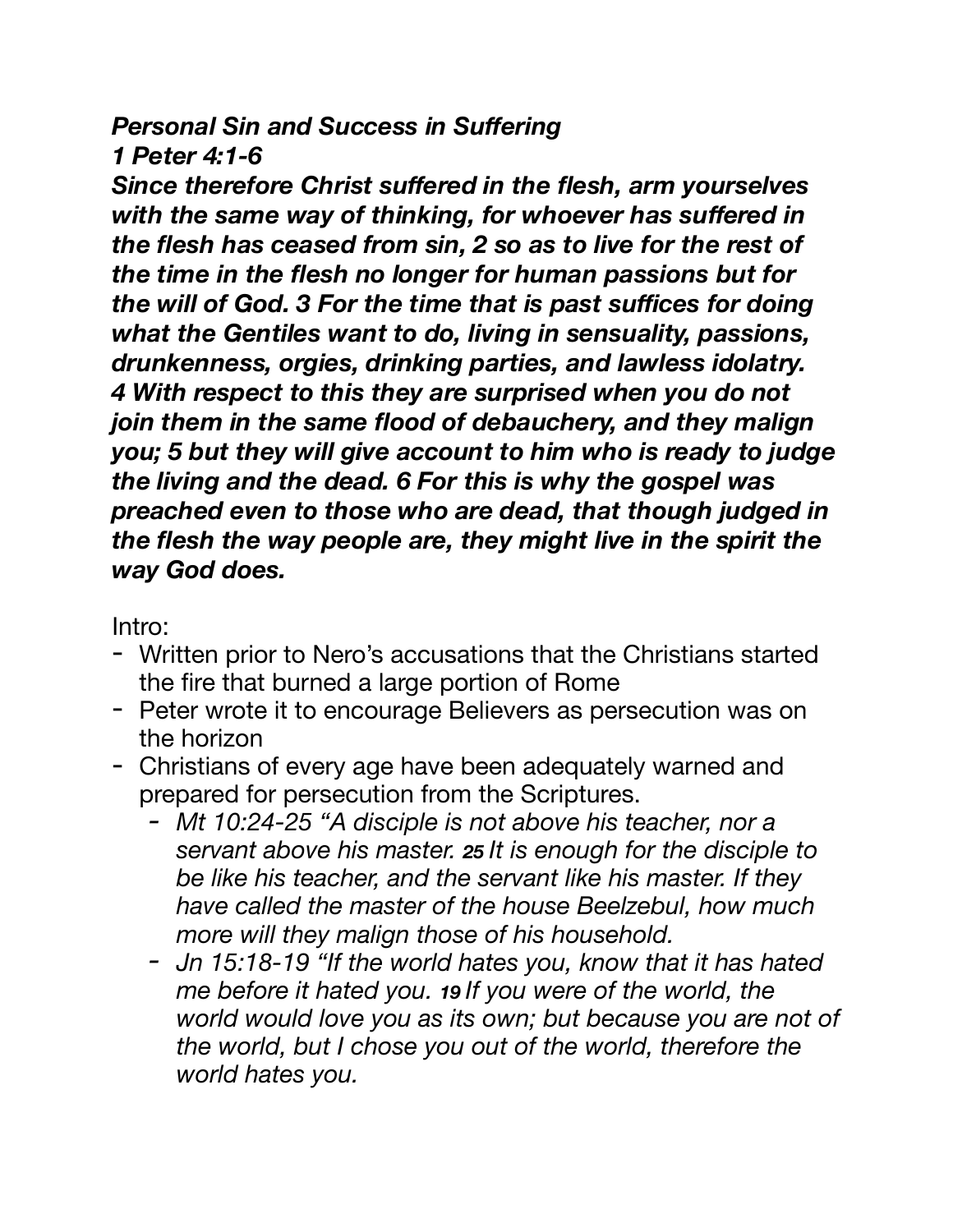*- Jn 17:14 I have given them your word, and the world has hated them because they are not of the world, just as I am not of the world.* 

*Even before Jesus was born in human flesh it was prophesied by Isaiah that he would be "despised and rejected by men, a man of sorrows and acquainted with grief; and as one from whom men hide their faces…(Is. 53:3)* 

In summary : the world hates Jesus and therefore will hate those who belong to him wether they are even aware of it or not.

Keep this in mind- the world does not hate people simply because they are Christians or "ascribe" to Christian beliefs. The world hates Christians who take Christianity serious and obey their Head, Jesus. Who, commanded all of his followers to know Him, know his truth, obey his truth and propagate his truth. If you avoid all of that you will be safe. But, if you love him and follow him as he commanded us to do, YOU WILL SUFFER!

I'm going to share some biblical examples of this truth and as I do I want you to pay close attention to what the believers were doing that got them into trouble, who the persecutors are, and the outcomes of their obedience.

- *Acts 4:1-3 And as they were speaking to the people, the priests and the captain of the temple and the Sadducees came upon them, 2 greatly annoyed because they were teaching the people and proclaiming in Jesus the resurrection from the dead. 3 And they arrested them and put them in custody until the next day, for it was already evening.*
- *- Acts 5:16-20 The people also gathered from the towns around Jerusalem, bringing the sick and those afflicted with unclean spirits, and they were all healed. 17 But the high priest rose up, and all who were with him (that is, the party of the Sadducees), and filled with jealousy 18 they arrested the apostles and put them in the public prison. 19 But during the night an angel of*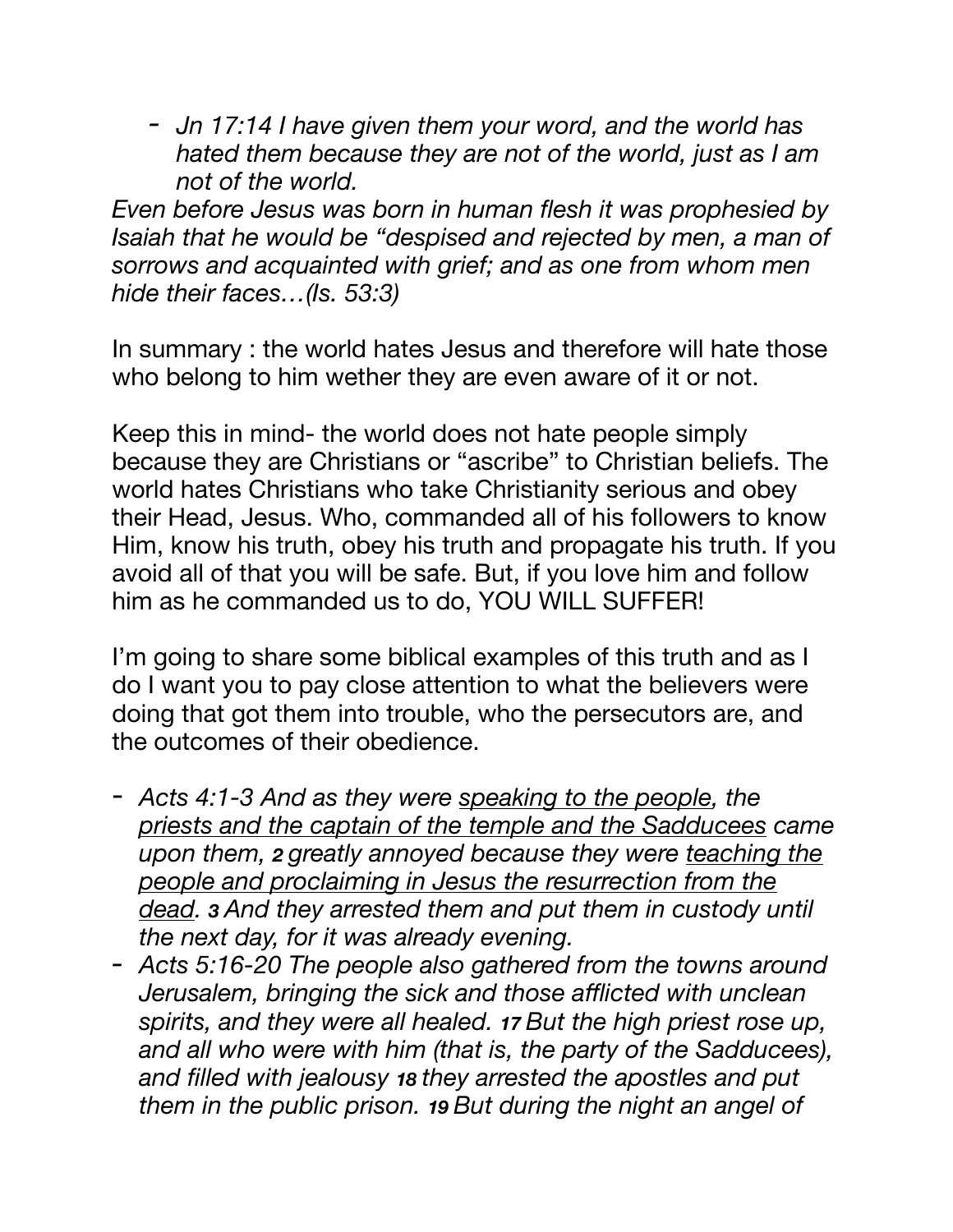*the Lord opened the prison doors and brought them out, and said, 20 "Go and stand in the temple and speak to the people all the words of this Life."* 

- *-* In the rest of that chapter they were brought before the High Priest and Sanhedrine and questioned again. They beat them and let them go. Then Luke records *"Then they left the presence of the council, rejoicing that they were counted worthy to suffer dishonor for the name. 42 And every day, in the temple and from house to house, they did not cease teaching and preaching that the Christ is Jesus."*
- Acts 7, Stephen preached and then was stoned to death upon the approval of an up and coming young pharisee named Saul. This event brought persecution upon the whole church in Jerusalem (Acts 8:1)
- Saul later became Paul. He went from the church's greatest persecutor to the church's greatest missionary. Surely persecution from the Judaic church stopped then, since Paul was an old friend of the Pharisees, right? NO! Jesus made it clear that the reason for his conversion was to suffer for his name sake (Acts 9:16)

That's just a few examples from the Scriptures to demonstrate to us that we should not be suprised when persecution comes. It is not a matter of "if" it is a matter of "when".

A Quick Glimpse from History:

Just in case you may be thinking that persecution ended with bible times and we are not susceptible to this type of persecution, let me give you a brief glimpse into church history.

- After the Scriptures were finished being written persecution against the church evolved into official policies of the Roman government. The Roman government saw the church's refusal to participate in their ungodly state's religion as rebellion, punishable by torture and death. This continued for nearly three centuries under Diocletian's rule.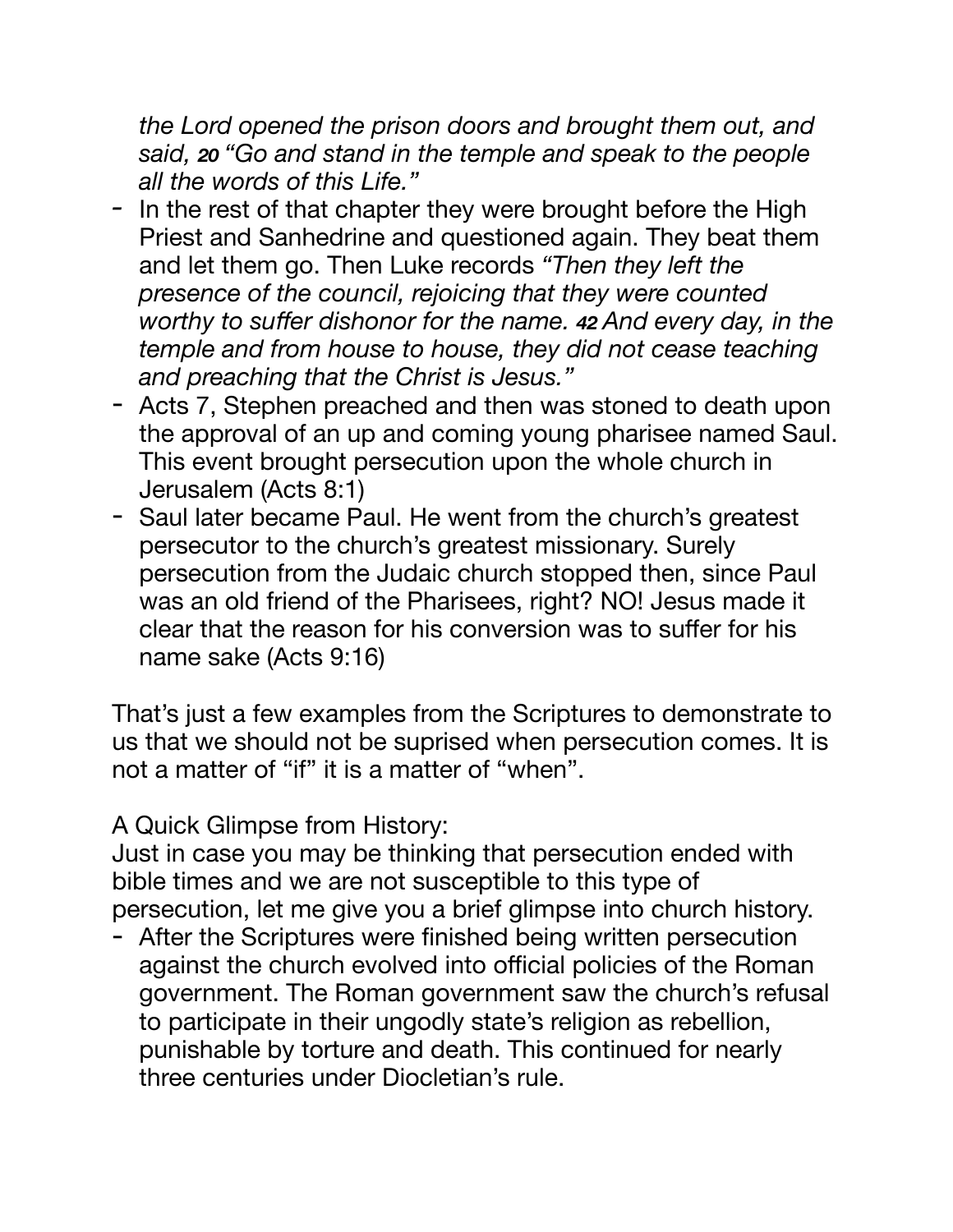- During the Middle Ages it was the Roman Catholic Church that rekindled persecution. We had the Inquisition, the St. Bartholomew's Day Massacre, and the martyrdom of men like Jan Has, Hugh Latimer, Nicholas Ridley, Thomas Cranmer, and William Tyndale.
- We have seen and are still seeing Communism and Islamic extremist persecute the church in other parts of the country.

We may not have an excuse to be surprised by it but that does not mean we do not still need warnings and great words of encouragement when it comes. That is the purpose of Peter's epistle to the Believers dispersed throughout the Roman Empire, or Babylon as he likes to refer to it.

Peter sees persecution on the horizon and he knows its going to be bad. They need his encouraging words inspired by the Holy Spirit and so do we.

Before we get into the text I want to draw your attention to the specific focus of this particular passage. It is about the relationship between our personal sin and enduring persecution. We will see how obedience affects our response to persecution and suffering. Peter is going to give us 5 crucial principles for overcoming sin and successfully enduring persecution.

## *1. Look to Jesus (1)*

## *Since therefore Christ suffered in the flesh, arm yourselves with the same way of thinking, for whoever has suffered in the flesh has ceased from sin,*

The *Since therefore* here is there to point us back to the previous chapter in verse 18 where Peter says, "*For Christ also suffered once for sins, the righteous for the unrighteous, that he might bring us to God, being put to death in the flesh but made alive in the spirit.*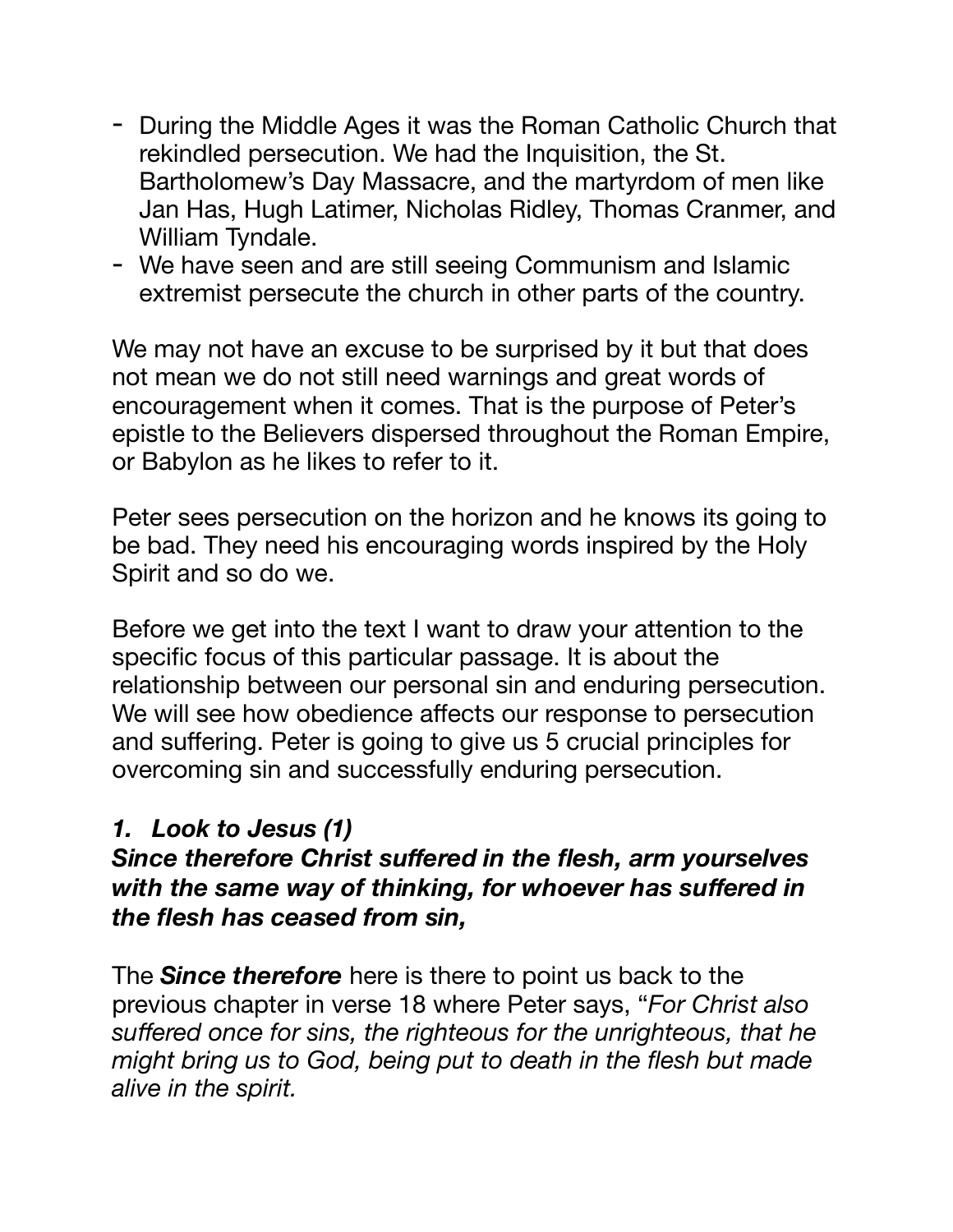**Christ suffered in the flesh -** Let's look at all that implies as it relates to our victory over sin and death.

- **-** He suffered to defeat all the sins of all the believers for all time
- **-** He suffered in the flesh that we may have his righteousness imputed to us and our unrighteousness credited to him.
- **-** He suffered to bring us to God
- **-** He suffered to fulfill the will of his Father
- **-** He suffered to secure for all believers eternal life
- **-** He suffered to break the power of sin over those who are born again
- **-** He suffered in the flesh because he loved us

Because he suffered in his flesh to accomplish those purposes believers should also *arm yourselves with the same way of thinking.* What thinking?

- *-* Suffering destroys sin (f*or whoever has suffered in the flesh has ceased from sin*)
- *-* Suffering for Christ's sake is a holy honor
- *-* Suffering fulfills the will of the Father
- *-* Suffering brings us nearer to God (Physically and spiritually)
- *-* Suffering is an expression of love for a God who first loved us
- *-* Suffering often spreads the gospel

We also must understand that the military expression of arming ourselves is intentional. We are preparing ourselves for war. We do not know when that war will happen but we must always be prepared to give a reason for the hope that is in us. We must always be on guard. We are training like an athlete except we are not training for a sporting event, we are training for war. What determines a victory or a defeat in Christian suffering is remaining faithful.

Keeping our focus on Jesus and having his mind about the purpose of suffering is the first step. The second is the surrendering of our will.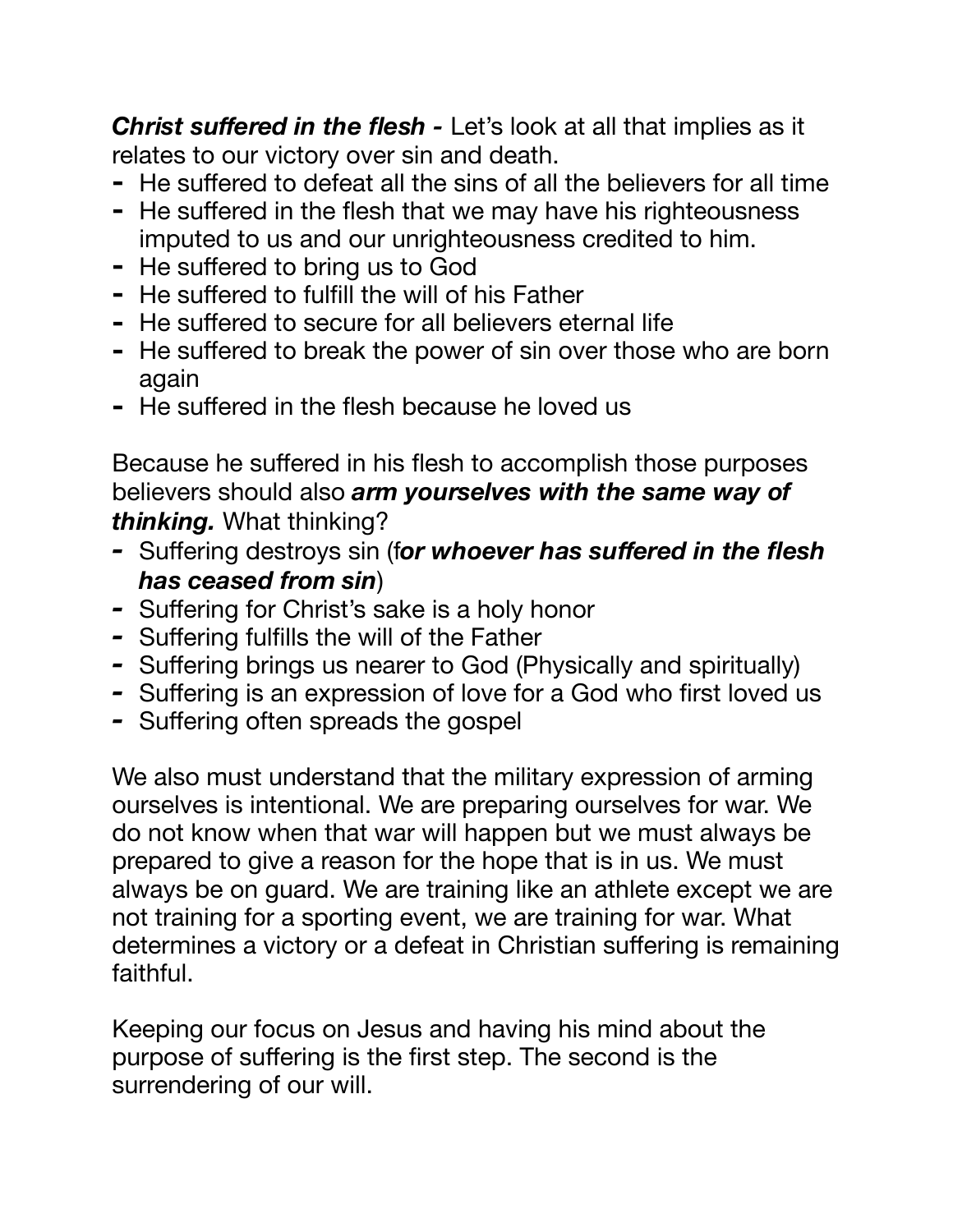#### *2. Surrender Your Will (2) so as to live for the rest of the time in the flesh no longer for human passions but for the will of God.*

One of the greatest examples Jesus set for us was when he prayed in the garden as a full human being, "Not my will but yours be done." There is no greater joy or peace found in life than when your will is in complete submission to that of the Father. That is exactly why it is one of the most difficult things to do. Every fallen thing on this earth and everything inside of your fallen heart compiles you to seek your own pleasure and will. It is only the Holy Spirit that is at work in you that can silence the wicked pleas and convince you to submit to the will of the Father.

Think about exactly what Peter is telling his hearers. He is telling them to choose now *to live for the rest of the time in the flesh no longer for human passions but for the will of God.* When your are waiting on the gate in the Colosseum to open knowing there are ravenous hungry lions waiting to devour your flesh, pray "Not my will but yours be done Father". When the Roman soldiers dip you in wax and hang you to be burned so that your burins body will light the streets at night, pray "Not my will but yours be done Father". When everything you own is confiscated, pray "Not my will but yours be done Father". When you're sitting in a cold prison cell knowing you're innocent and not knowing if you'll ever get out, pray "Not my will but yours be done Father".

You must look to Jesus, the author and finisher of this faith. Though in the form of God and equal to him he did not consider it a thing to be grasped, so that he may die on the cross for sinners. He did not quit. He finished it so you could also.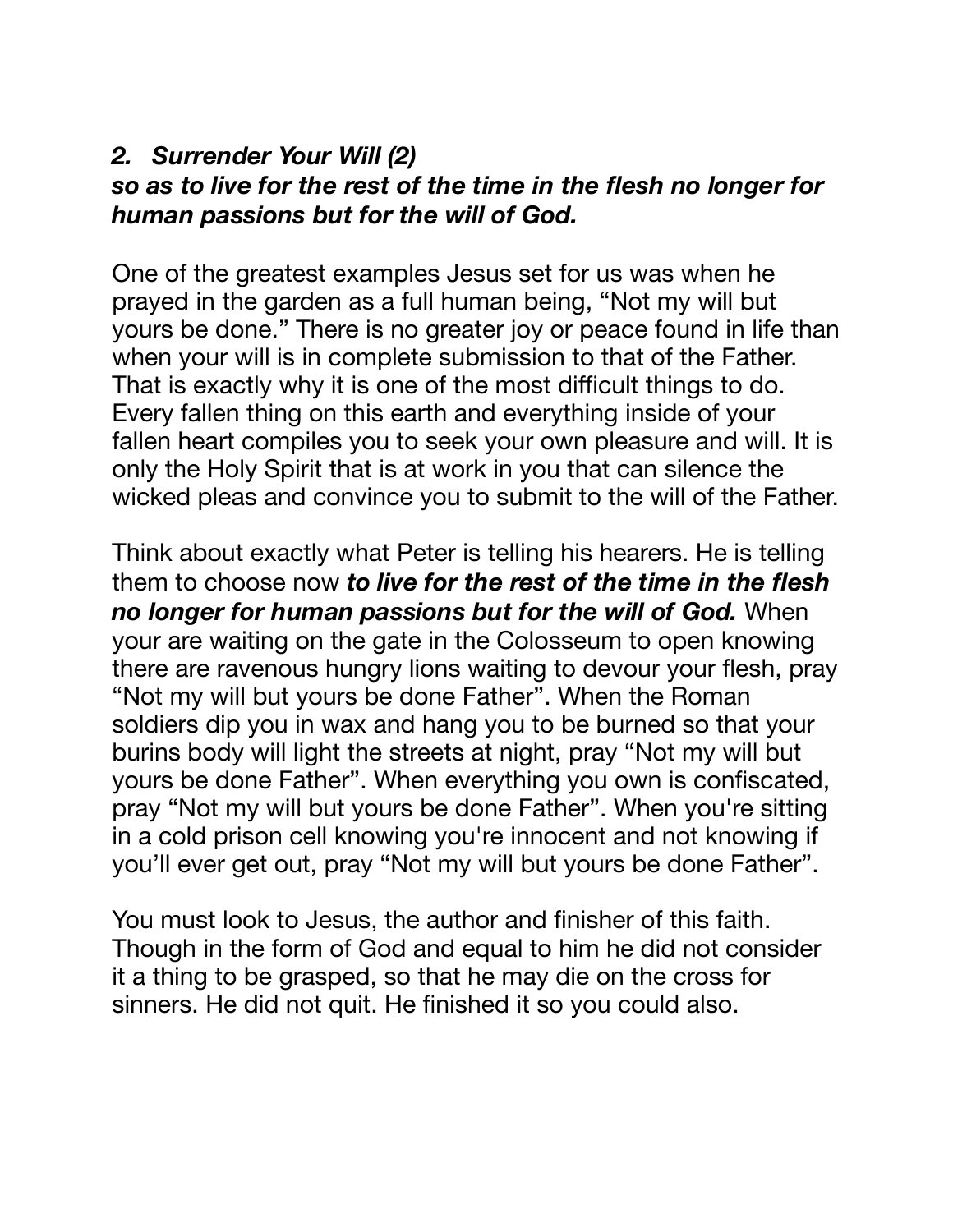## *3. Embrace the New You (3)*

## *For the time that is past suffices for doing what the Gentiles want to do, living in sensuality, passions, drunkenness, orgies, drinking parties, and lawless idolatry.*

We all know well the doctrine of the new man/creature.

*2 Cor. 5:17 if anyone is in Christ, he is a new creation. The old has passed away; behold, the new has come.* 

*Rom. 6:4 We were buried therefore with him by baptism into death, in order that, just as Christ was raised from the dead by the glory of the Father, we too might walk in newness of life.* 

We have been born again, the old is gone. We are new people when we are saved. It is not because of some choice we make, it is because our old self dies when we are regenerated. However, we do still struggle to return to that old self. We are drawn to the old ways of thinking and living because we still live in a fallen world.

Peter tells us that time is over. We lived in that way long enough. Just like the rest of mankind and the children of wrath we too loved *living in sensuality, passions, drunkenness, orgies, drinking parties, and lawless idolatry,* but no more. Our times of ignorance and rebellion is over. We must live prepared for war and that means all the opposites of this list.

*living in sensuality -* Living for what pleases Christ (which ultimately we will find the greatest measure of pleasure) *Passions-* We no longer live by feelings and whims, being tossed to fro by every wind of doctrine, but instead we live soberly and grounded by God's reveled truth.

*Drunkenness-* We live in reality not constantly seeking stimulants to help us escape our reality.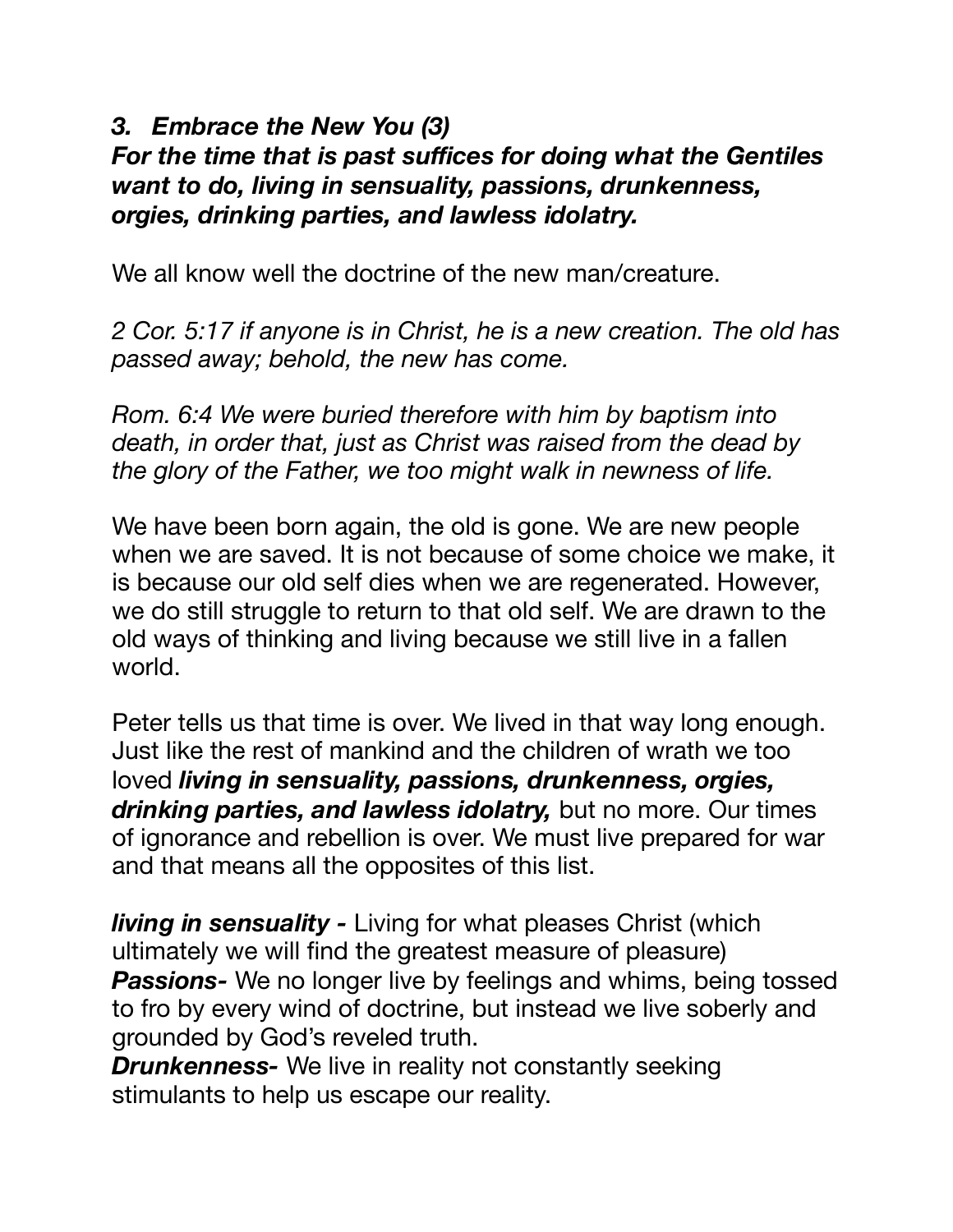#### *Orgies* (love feasts) *, drinking parties, and lawless idolatry-*You get the point

Embrace who you are in Christ. You were redeemed not to go back and live like you used too. God chose you for a great purpose. It may be great to the ungodly world but you will find it to be great in God's kingdom. Live in the present for the future glory, not for who you used to be.

## *4. Welcome Separation (4-5)*

*With respect to this they are surprised when you do not join them in the same flood of debauchery, and they malign you; 5 but they will give account to him who is ready to judge the living and the dead.* 

Inherent with the new person there comes an inevitable separation. You no longer participate in the things you used too and now you have been separated from the rest of the world.

You've heard it a million times but you need to hear it a million more. *Ephesians 2:1-10 And you were dead in the trespasses and sins 2 in which you once walked, following the course of this world, following the prince of the power of the air, the spirit that is now at work in the sons of disobedience— 3 among whom we all once lived in the passions of our flesh, carrying out the desires of the body and the mind, and were by nature children of wrath, like the rest of mankind. 4 But God, being rich in mercy, because of the great love with which he loved us, 5 even when we were dead in our trespasses, made us alive together with Christ—by grace you have been saved— 6 and raised us up with him and seated us with him in the heavenly places in Christ Jesus, 7 so that in the coming ages he might show the immeasurable riches of his grace in kindness toward us in Christ Jesus. 8 For by grace you have been saved through faith. And this is not your own doing; it is the gift of God, 9 not a result of works, so that no one may boast.*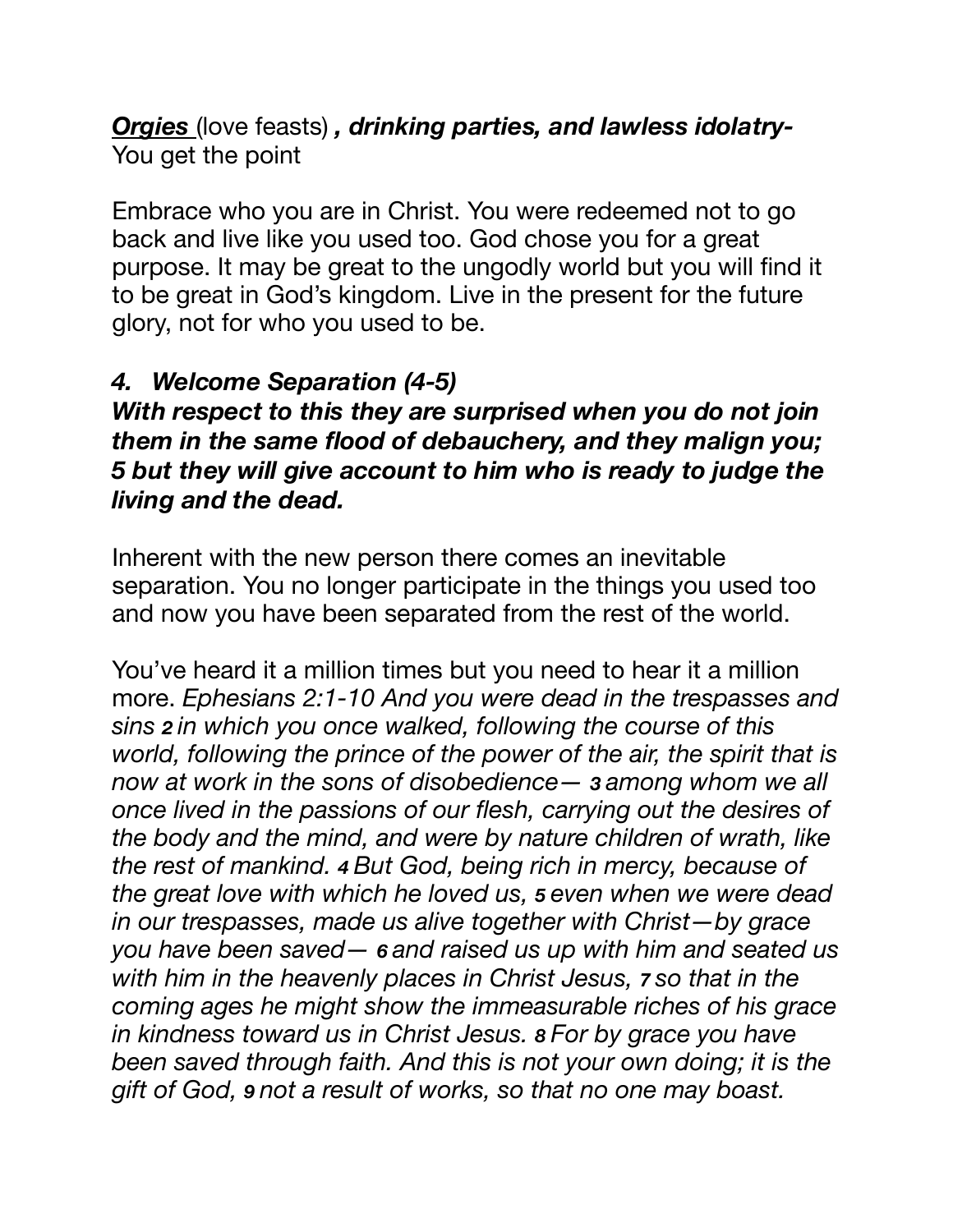*10 For we are his workmanship, created in Christ Jesus for good works, which God prepared beforehand, that we should walk in them.* 

We have never seen in our lifetimes a divide this deep between who and what we are as flowers of Jesus and the world in which we live in. I wish I could tell you it's going to get better, but one thing I know is that the fallen world never gravitates toward God, unless he sends revival. We have made revivals commonplace in our culture but the one our world needs right now is a supernatural revival only God can send. Brothers and sisters we do not belong here. This world is not our home and we have been too comfortable here. We have forgotten that. Because we do not fit in and refuse too, this world will malign us.

*Malign* (blasphemeo) *slander, defame, speak evil of someone, run a smear campaign.* 

Christian remember this, no matter what happens there is no such thing as a social injustice for us. There are only temporal victories for the enemy. *they will give account to him who is ready to judge the living and the dead.* 

# *5. Cling to the Gospel (6)*

*For this is why the gospel* (good news of salvation in Jesus) *was preached* (announced) *even to those who are dead, that though judged in the flesh the way people are, they might live in the spirit the way God does.* 

The reason the gospel was preached to the saints that have passed was that though they were judged in the flesh (physically killed, most likely martyred) they are now in spirit with God (*2 for 5:8 Yes, we are of good courage, and we would rather be away from the body and at home with the Lord*).